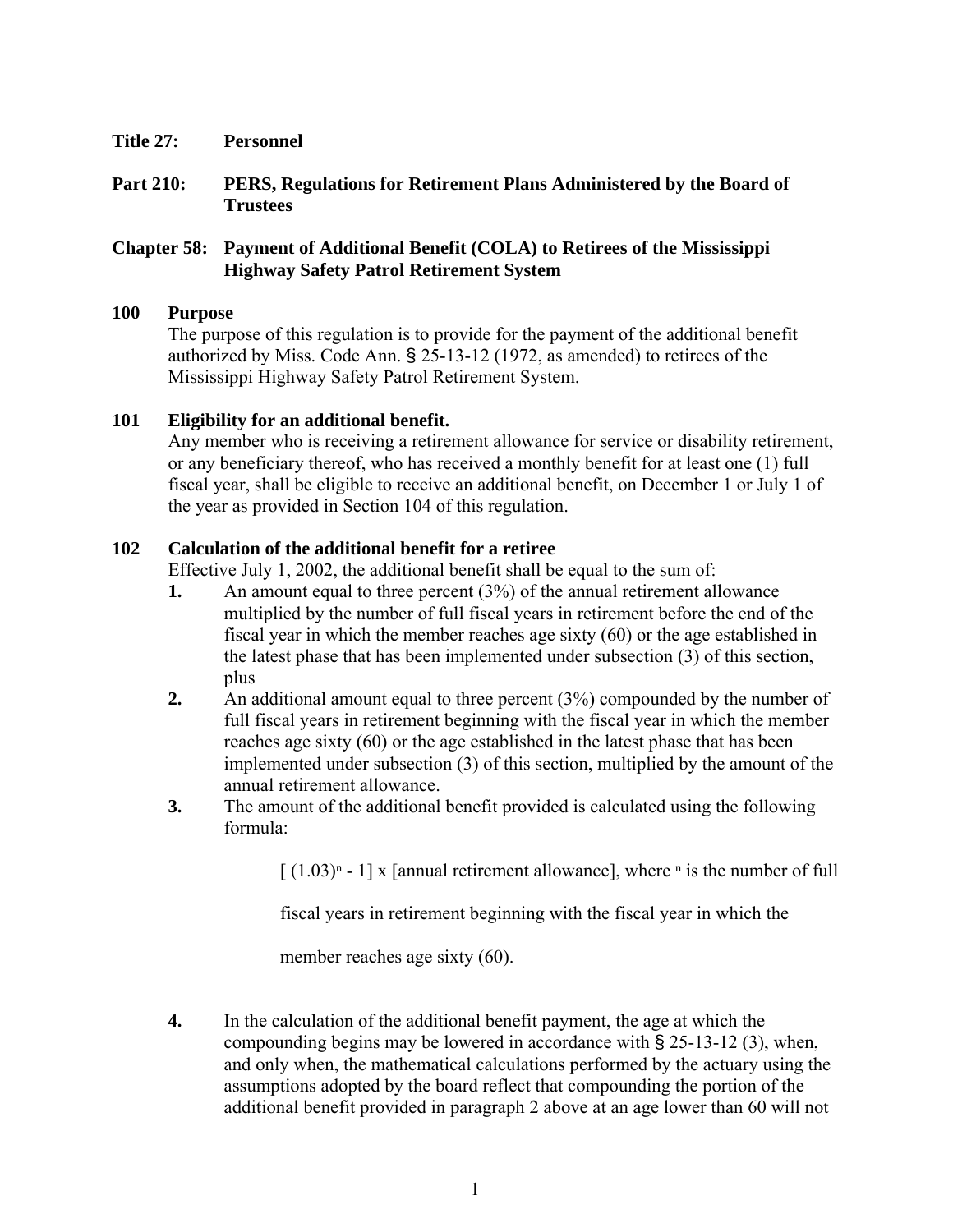cause the unfunded accrued actuarial liability amortization period to exceed twenty (20) years.

**5.** Effective July 1, 2002, the age at which compounding begins is age sixty (60).

## **103 Calculation of the additional benefit for a beneficiary**

The calculation of the beneficiary's additional benefit provided in § 25-13-12 shall be based on the member's age and full fiscal years in retirement as if the member had lived.

## **104 Payment of unpaid additional benefits upon death of retiree or beneficiary**

- **1.** If a retiree who is receiving a retirement allowance that will terminate upon the retiree's death is receiving the additional benefit in one (1) payment and dies on or before July 1 but before December 1, the beneficiary designated on the retirement application, if any, shall receive in a single payment a fractional part of the additional benefit based on the number of months in which a retirement allowance was received during the fiscal year. If there is no surviving beneficiary, payment shall be made in accordance with § 25-13-21.1 (1). Likewise, if a retiree is receiving a retirement allowance that will terminate upon the retiree's death in two (2) to six (6) monthly installments, any remaining payments of the additional benefit will be paid in a lump sum to the beneficiary designated on the application, or if none, in accordance with § 25-13-21.1(1).
- **2.** Any similar remaining payments of the additional benefit payable to a deceased beneficiary who was receiving a monthly benefit shall be payable in accordance with the provisions of  $\S 25$ -13-21.1(2). If the additional benefit is being received in one (1) payment each year, the additional benefit shall be prorated based on the number of months in which a retirement allowance was received during the fiscal year when (i) the monthly benefit payable to a beneficiary terminates due to the expiration of an option, remarriage or cessation of dependent status or due to the retiree's return to covered employment, and (ii) the monthly benefit terminates on or after July 1 and before December 1.

# **105 Methods of Payment of the additional benefit**

- **1.** The additional benefit shall be paid in one (1) payment in December of each year to those persons who are receiving a retirement allowance on December 1 of that year, unless an election is made as noted below. However, the board, in its discretion, may allow a retired member or a beneficiary thereof who is receiving the additional benefit in one (1) payment each year to have the additional benefit paid in monthly installments if the retired member or beneficiary submits satisfactory documentation that the continued receipt of the additional benefit in one (1) payment each year will cause a financial hardship to the retired member or beneficiary.
- **2.** Retired members or beneficiaries thereof who are receiving a retirement allowance may elect by an irrevocable agreement in writing filed in the Office of the Public Employees' Retirement System no less than thirty (30) days before July 1 of any year, to begin receiving the additional benefit provided in this section in twelve (12) equal monthly installments beginning on July 1 of the year. This irrevocable agreement shall be binding on the member and subsequent